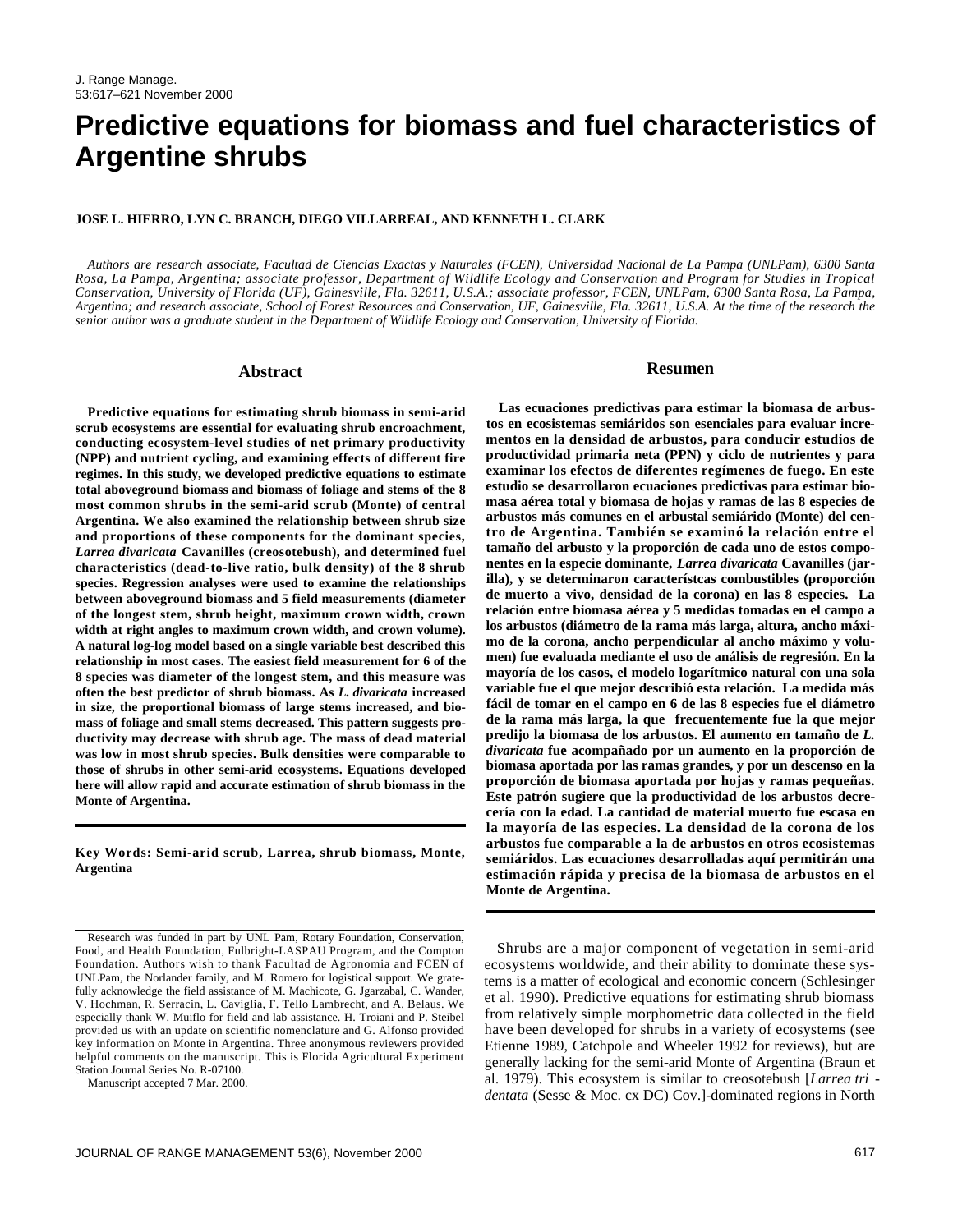America, and covers an area of 600,000  $km^2$ , or about 16% of Argentina (Ragonese 1967). Reliable equations to estimate woody vegetation biomass are needed for evaluating rates of shrub encroachment, for estimating fuel loads for fire models and evaluating effects of various fire management regimes, as well as for ecosystem-level studies of net primary productivity (NPP) and nutrient cycling.

Our research had 3 objectives: 1) to develop predictive equations to estimate total aboveground biomass, as well as biomass of foliage and stems (grouped by diameter class) of the 8 most common shrubs in Monte of central Argentina; 2) examine the relationship between shrub size and relative proportions of components (foliage and stems) for the dominant species, *Larrea divaricata* Cavanilles (creosotebush); and 3) determine fuel characteristics (dead-to-live ratio and bulk density, i.e., biomass per unit volume occupied by biomass and air) of these 8 species.

# **Materials and Methods**

#### **Study Area**

Shrubs were collected at Los Ranqueles Ranch (18,000 ha) located 15 km E of Lihue Calel National Park (38° 00' S, 65° 00' W) in La Pampa province, Argentina. The climate is characterized by hot summers, cool winters, and low, unpredictable rainfall (mean annual precipitation from 1983 to 1993 was  $524 \pm 175$  mm (Dirección de Estadistica y Censos 1981, 1991, Lihue Calel National Park, unpubl. data). The vegetation consists of a mosaic of shrub patches and open areas. *L. divari cata* generally comprises 80–90% of the shrub biomass; other less abundant shrubs include *L. cunefolia* Cavanilles (jarilla macho), *Condalia microphylla* Cavanilles (piquillín), *Geoffroea decorticans* (Gill ex Hook. et Arnott) Burkart (chañar), and *Prosopis flexuosa* DC var. depressa F.A.

Roig (alpataco dulce) (Instituto Nacional de Tecnologia Agropecuaria 1980). Open areas and the understory below shrubs consist of subshrubs [e.g., *Acantholipia*  $seri *phioides*$  (A. Gray) Moldenke (tomillo), *Senna aphylla* (Cay.) Irwin & Barneby (pichanilla)], grasses (e.g., *Stipa* spp.), and herbs [e.g., *Medicago minima* (L.) Grufberg (trébol de carretilla), *Erodium cicutarum* (L.) L'Herit. Ex Ait. (alfilerillo), and *Baccharis* spp.].

## **Shrub Sampling**

Shrubs of *Chuquiraga erinacea* Don (chilladora), *C. microphylla, G. decorti cans, L. cuneifolia, L. divaricata, L. nitida* Cavanilles (jarilla crespa), and *P. flexuosa* var. depressa were sampled during the period of maximum leaf area (late spring to early autumn) of 1993–1994 and 1994–1995. Individual plants were selected to encompass a range of heights and canopy forms observed in the field (Table 1). Saplings (individuals 3.20-in height) of the tree *Prosopis caldenia* Burkart (caldén) were also collected and treated as shrubs in this analysis. All shrubs were measured for: 1) diameter of the longest stem at 10 cm above the ground (dls) to the nearest) 0.05 mm using a caliper, 2) height from ground level to the tallest living tissue (h) to the nearest 5 cm, 3) maximum crown width (mcw) to the nearest 5 cm, and 4) crown width at right angles to mcw (cw90) to the nearest 5 cm. Shrubs were then cut at ground level and placed in separate bags. Diameter of the longest stem was not measured in *C. microphylla* or *P. flexuosa* var. *depressa* because the canopy structure and abundant thorns of these species made it difficult and unpractical to measure.

All shrubs were transported to the laboratory, dried at 65°C to a constant weight, and weighed to determine total biomass. A representative sample of each individual (about 25 %) was selected and separated into foliage and live and dead stems. Stems were further divided into diameter

classes representing standard time lags for equilibrating fuel moisture models as follows: <6 mm (1 hour), 6–25 mm (10 hrs), >25–76 mm (100 hrs) (Fosberg 1970, Rothermel 1972, Kessel et al. 1978, Pereira et al. 1995). All components were then weighed separately.

### **Data Analysis**

Biomass of each component was calculated by multiplying the proportion of each component in the subsample by the total biomass of each shrub. Crown volume (vol) was calculated using the formula for the solid object that best fits the natural shape of each shrub species (Ludwig et al. 1975, Murray and Jacobson 1982, Molinero 1983, Etienne 1989) as follows: Larrea spp., P. caldenia, G. decorticans, and *C. erinacea*, inverted cone  $\left[ \right.$  /3  $\mathbb{R}^2\mathbb{h}$ , where  $R =$  radius, calculated as (mcw + cw90)/4]; *C. microphylla*, upper half of a spheroid  $(4/3 \text{ R}^2\text{h})$ ; *P. flexuosa* var. *depressa*, upper half of a prolate spheroid (4/3 mcw cw90h).

Regression analyses were conducted with the statistical package SPSS (SPSS Inc. 1996) to examine the relationship between total aboveground biomass, and the bioinass of each component and each of the field measurements (dls, h, mcw, cw90 and vol). The following linear models were evaluated: 1) simple linear ( $y = b$ x and y  $a + b$  x); 2) natural logarithmic (y  $= a + b \ln(x)$ ; 3) natural log-log (ln(y)  $=$  $ln(a) + b ln(x)$ ; 4) exponential  $(ln(y) =$  $ln(a) + b x$ ; and 5) multiple regression (y  $=$  a + b<sub>1</sub> x<sub>1</sub> + b<sub>2</sub> x<sub>2</sub> and ln(y) = ln(a) +  $b_1 \ln(x_1) + b_2 \ln(x_2)$ ). The best models for each species were selected based on the maximum values of the coefficients of determination  $(r^2)$  and standard errors of the estimate  $(S_{V,X})$ . When more than 1 model presented similarly good fit to the data, the regression equation with the fewest parameters was chosen as the best model.

Although logarithmic models often are used to predict biomass of shrubs from

Table 1. Number of individuals, ranges of measurements [dry weight (w), volume $^1$  (vol.), and height (h)] and mean values  $\pm$  SE of bulk density (  $\psi_b$ ) **and dead to live ratio (dl) of each species.**

| Species                  | n  | W                 | vol            |               |                  | d/1             |  |
|--------------------------|----|-------------------|----------------|---------------|------------------|-----------------|--|
|                          |    | (g)               | $(ms^2)$       | (m)           | $(g m^{-3})$     |                 |  |
| C. erinacea              | 10 | $90.5 - 5026.2$   | $0.02 - 1.09$  | $0.40 - 1.10$ | $4955.4 + 400.9$ | $0.02 + 0.01$   |  |
| C. microphylla           | 15 | $25.8 - 41326.1$  | $0.02 - 43.28$ | $0.20 - 2.40$ | $1785.0 + 163.8$ | $0.02 + 0.01$   |  |
| G. decorticans           | 15 | $11.2 - 11228.3$  | $0.001 - 2.48$ | $0.20 - 2.70$ | $4854.8 + 511.7$ | $0.02 + 0.01$   |  |
| L. cunefolia             | 15 | $17.6 - 10503.7$  | $0.02 - 5.79$  | $0.40 - 2.30$ | $2285.8 + 224.1$ | $0.01 + 0.00$   |  |
| L. divaricata            | 30 | $63.4 - 24085.0$  | $0.03 - 20.17$ | $0.55 - 3.30$ | $1324.1 + 77.9$  | $0.01 + 0.00$   |  |
| L. nitida                | 15 | $49.4 - 31923.3$  | $0.03 - 16.83$ | $0.45 - 2.85$ | $1671.2 + 100.5$ | $0.04 + 0.01$   |  |
| P. caldenia              | 15 | $89.3 - 14257.5$  | $0.06 - 7.54$  | $0.50 - 3.20$ | $1396.9 + 115.8$ | $0.01 \pm 0.00$ |  |
| P.flexuosa var. depressa | 15 | $107.6 - 19705.2$ | $0.49 - 94.00$ | $0.30 - 2.00$ | $158.7 \pm 11.3$ | $0.17 \pm 0.04$ |  |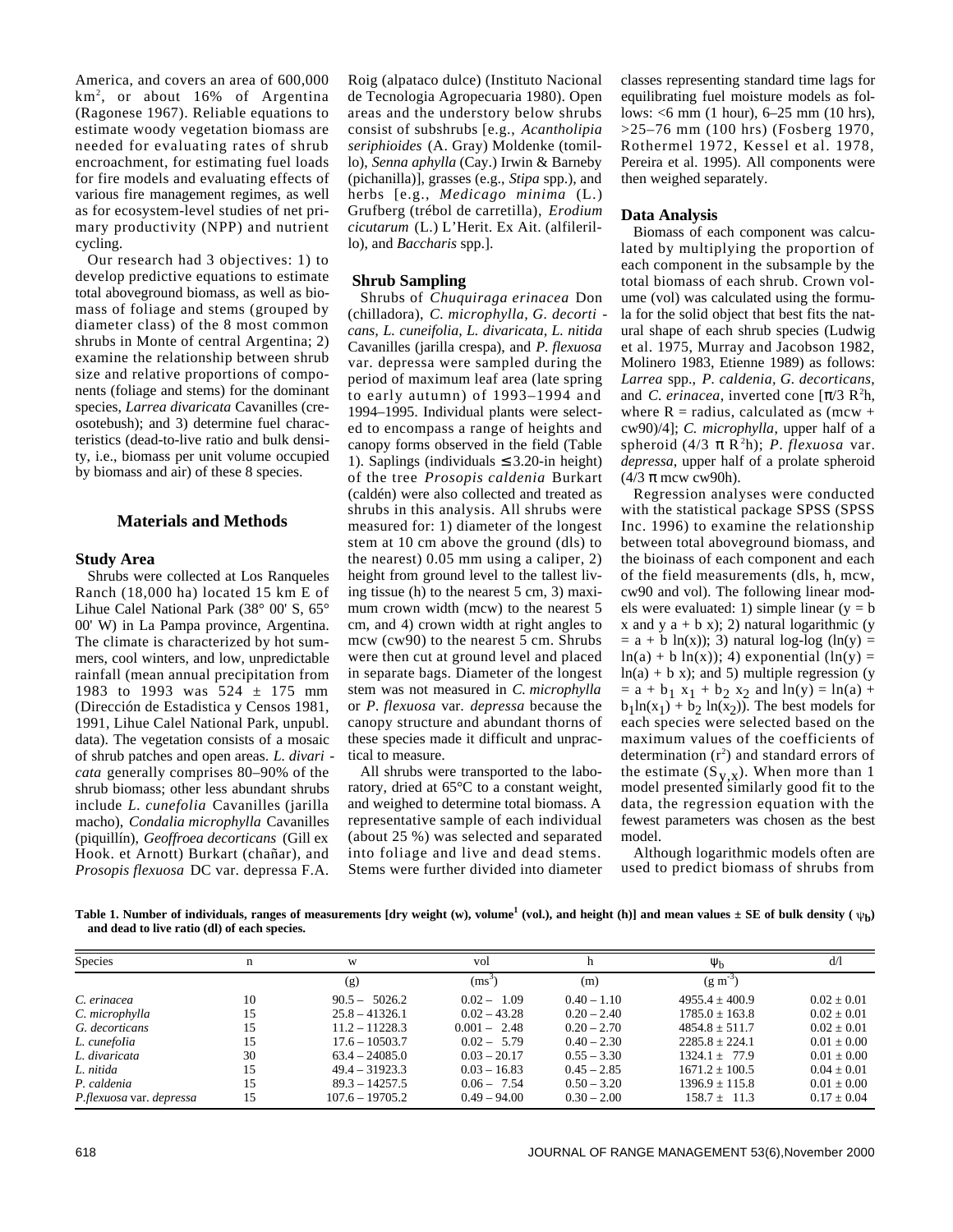**Table 2. Best fit linear equations and power equations for predicting total aboveground biomass, foliage biomass, and biomass of stems by diameter** class (<6, 6–25, > 25 mm) for 8 woody species. S<sub>y.x</sub> = standard error of the estimate for linear equations (Sy.xl), back-transformed values from log-<br>log models (Sy.x2), and power equations (S<sub>y.x3</sub>); r<sup>2</sup> = coefficient **weight (g); vol = volume (m<sup>3</sup> ); dls = diameter of the longest stem at 10-cm height (mm); mew = maximum crown width (m); cw90 = crown width at right angles to mcw (m); h = height (m); ln = natural log. Total biomass equations using dls are presented for all species in which this variable was measured, even though this was not always the best predictor, because dls is the easiest variable to measure and is a good predictor of biomass. All models are significant at p < 0.005.**

| Species        | $\mathbf n$ | <b>Biomass</b> | Best fit linear equation                  | $S_{y.x}$ | $S_{y.x2}$ | $r_1^2$ | Power equation                    | $S_{y.x3}$ | $r_2^2$ |
|----------------|-------------|----------------|-------------------------------------------|-----------|------------|---------|-----------------------------------|------------|---------|
| C. erinacea    | 10          | Total          | $ln(w) = 6.55 + 2.55$ lnmcw)              | 0.28      | 513.66     | 0.95    | $w = 786.93$ mc $w^{2.31}$        | 502.03     | 0.91    |
|                |             |                | $ln(w) = 1.11 + 2.21 ln(dls)$             | 0.84      | 1084.83    | 0.56    | $w = 30.99$ dls <sup>1.46</sup>   | 922.66     | 0.68    |
|                | 10          | Leaves         | $ln(w) = 6.80 + 0.96 ln(mew)$             | 0.29      | 286.87     | 0.84    | $w = 899.47$ mcs <sup>1.04</sup>  | 281.63     | 0.80    |
|                | 10          | $< 6$ mm       | $ln(w) = 5.70 + 1.34 ln(cw90)$            | 0.32      | 103.10     | 0.92    | $w = 292.70$ cw $90^{1.44}$       | 103.28     | 0.81    |
|                | 10          | $6 - 25$ mm    | $ln(w) = 7.58 + 0.90 ln(vol)$             | 0.41      | 166.61     | 0.95    | $w = 1982.46$ vol <sup>0.92</sup> | 165.59     | 0.95    |
| C. microphylla | 15          | Total          | $ln(w) = 6.77 + 2.93 ln(mew)$             | 0.29      | 5592.90    | 0.98    | $w = 1692.02$ mcw <sup>2.24</sup> | 2374.36    | 0.96    |
|                | 15          | Leaves         | $ln(w) = 5.04 + 2.19 ln(mew)$             | 0.23      | 162.74     | 0.98    | $w = 116.42$ mc $w^{2.43}$        | 160.62     | 0.98    |
|                | 15          | < 6mm          | $ln(w) = 6.39 + 2.40 ln(cw90)$            | 0.35      | 572.30     | 0.95    | $w = 342.58$ cw90 <sup>2.82</sup> | 345.65     | 0.99    |
|                | 15          | $6 - 25$ mm    | $w = -2448.99 + 3578.03$ cw90             | 653.98    |            | 0.96    |                                   |            |         |
|                | 8           | $>25$ mm       | $w = -2086.53 + 2426.38$ cw90             | 510.56    |            | 0.96    |                                   |            |         |
| G. decorticans | 15          | Total          | $ln(w) = -2.15 + 2.64 ln(dls)$            | 0.32      | 886.67     | 0.98    | $w = 0.41dls^{2.31}$              | 406.15     | 0.99    |
|                | 15          | Leaves         | $ln(w) = 3.71 + 2.60 ln(h)$               | 0.46      | 51.20      | 0.92    | $w = 43.27 h^{2.65}$              | 42.63      | 0.97    |
|                | 15          | $< 6$ mm       | $ln(w) = 5.15 + 2.80 ln(h)$               | 0.33      | 577.41     | 0.96    | $w = 318.40 h^{1.80}$             | 283.82     | 0.86    |
|                | 15          | $6 - 25$ mm    | $ln(w) = -4.17 + 2.96 ln(dls)$            | 0.24      | 348.83     | 0.99    | $w = 0.07$ dls <sup>2.58</sup>    | 276.72     | 0.96    |
|                | 8           | $>25$ mm       | $ln(w) = 6.99 + 0.90 ln(vol)$             | 0.29      | 428.87     | 0.92    | $w = 1149.97$ vol <sup>0.65</sup> | 360.00     | 0.79    |
| L. cuneifolia  | 15          | Total          | $ln(w) = -0.60 + 2.72 ln(dls)$            | 0.47      | 1804.25    | 0.93    | $w = 6.73$ dls <sup>1.94</sup>    | 613.85     | 0.95    |
|                | 15          | Leaves         | $ln(w) = 5.69 + 0.60 ln(vol)$             | 0.33      | 135.93     | 0.93    | $w = 233.83$ vol <sup>0.81</sup>  | 79.11      | 0.97    |
|                | 15          | $< 6$ mm       | $ln(w) = 6.45 + 0.77 ln(vol)$             | 0.36      | 367.91     | 0.95    | $w = 677.67$ vol <sup>0.63</sup>  | 219.63     | 0.94    |
|                | 14          | $6 - 25$ mm    | $ln(w) = 7.05 + 1.16 ln(vol)$             | 0.53      | 3024.72    | 0.95    | $w = 1670.55$ vol <sup>0.70</sup> | 372.93     | 0.98    |
| L. divaricata  | 30          | Total          | $ln(w) = 7.19 + 0.93 ln(vol)$             | 0.32      | 2423.82    | 0.96    | $w = 1410.32$ vol <sup>0.94</sup> | 2307.43    | 0.87    |
|                |             |                | $ln(w) = -0.72 + 2.71 ln(dls)$            | 0.44      | 3731.82    | 0.93    | $w = 6.11$ dls <sup>2.03</sup>    | 3509.81    | 0.70    |
|                | 30          | Leaves         | $ln(w) = 4.40 + 1.68 ln(cw90)$            | 0.54      | 211.19     | 0.83    | $w = 88.51$ cw $90^{1.77}$        | 200.89     | 0.66    |
|                | 30          | $< 6$ mm       | $ln(w) = 5.37 + 1.93 ln(cw90)$            | 0.43      | 419.71     | 0.91    | $w = 285.02$ cw $90^{1.61}$       | 405.18     | 0.76    |
|                | 29          | $6 - 25$ mm    | $ln(w) = 6.49 + 1.24 ln(vol)$             | 0.43      | 1036.75    | 0.96    | $w = 764.32 \text{vol}^{1.11}$    | 1142.68    | 0.89    |
|                | 11          | $>25$ mm       | $ln(w) = 5.03 + 1.15 ln(vol)$             | 0.65      | 794.16     | 0.62    | $w = 70.43$ vol <sup>1.60</sup>   | 607.11     | 0.80    |
| L. nitida      | 15          | Total          | $ln(w) = 7.39 + 0.99 ln(vol)$             | 0.26      | 3221.38    | 0.99    | $w = 12.14$ vol <sup>2.74</sup>   | 4185.39    | 0.77    |
|                | 15          | Total          | $ln(w) = -0.76 + 2.77 ln(dls)$            | 0.60      | 2676.48    | 0.92    | $w = 0.30$ dls <sup>2.85</sup>    | 2203.00    | 0.94    |
|                | 15          | Leaves         | $ln(w) = 4.46 + 1.97 ln(mew)$             | 0.50      | 131.24     | 0.85    | $W = 89.61$ MCW <sup>1.95</sup>   | 130.54     | 0.91    |
|                | 15          | $< 6$ MM $\,$  | $ln(w) = 6.18 + 0.83 ln(vol)$             | 0.29      | 270.20     | 0.96    | $w = 386.34$ vol <sup>0.83</sup>  | 141.11     | 0.96    |
|                | 15          | $6 - 25$ mm    | $ln(w) = 6.86 + 1.30 ln(vol)$             | 0.40      | 2451.62    | 0.97    | $w = 1389.00$ vol <sup>0.88</sup> | 380.75     | 0.98    |
| P. caldenia    | 15          | Total          | $ln(w) = -0.43 + 2.18 ln(dls)$            | 0.28      | 1200.28    | 0.97    | $w = 0.08$ dls <sup>2.68</sup>    | 1030.40    | 0.93    |
|                | 15          | Leaves         | $ln(w) = 5.27 + 0.88 ln(vol)$             | 0.33      | 67.64      | 0.94    | $w = 219.94$ vol <sup>0.84</sup>  | 62.89      | 0.89    |
|                | 15          | $< 6$ mm       | $ln(w) + -0.32 + 1.85 ln(dls)$            | 0.27      | 267.93     | 0.96    | $w = 106$ dls <sup>1.76</sup>     | 267.85     | 0.85    |
|                | 14          | $6 - 25$ mm    | $ln(w) = 5.84 + 2.85 ln(cw90)$            | 0.41      | 517.63     | 0.93    | $w = 220.83$ cw $90^{3.78}$       | 412.51     | 0.89    |
|                | $\,$ 8 $\,$ | $>25$ mm       | $ln(w) = 5.75 + 1.98 ln(vol)$             | 0.45      | 288.08     | 0.87    | $w = 373.91$ vol <sup>1.75</sup>  | 238.78     | 0.96    |
| P. flexuosa    | 15          | Total          | $ln(w) = 6.24 + 2.63 ln(cw90)$            | 0.32      | 2313.61    | 0.96    | $w = 208.02$ cw $90^{3.60}$       | 1893.13    | 0.88    |
| var. depressa  | 15          | Leaves         | $ln(w) = 3.19 + 0.85 ln(vol)$             | 0.40      | 160.33     | 0.95    | $w = 61.99$ vol <sup>0.61</sup>   | 117.51     | 0.91    |
|                | 15          | $< 6$ mm       | $ln(w) = 4.52 + 0.98 ln(vol)$             | 0.27      | 1240.57    | 0.98    | $w = 70.91$ vol <sup>0.99</sup>   | 1009.05    | 0.87    |
|                | 12          | $6-25$ mm      | $ln(w) = 5.16 + 1.98 ln(mcw) + 3.25ln(h)$ | 0.59      | 0.94       |         |                                   |            |         |

other morphometric data (Murray and Jacobson 1982, Hughes et al. 1987, Pereira et al. 1995), log-antilog transformations sometimes can result in biased estimates of biomass (Tausch and Tueller 1988). Therefore, where a logarithmic model was selected as the best model, we also present the corresponding nonlinear model, and compare the standard error of the estimate from this model with the standard error of the estimate calculated using back-transformed estimates from the logarithmic model. For these comparisons, predicted biomass from the logarithmic equation was converted to the arithmetic form (anti-log) and the standard error was computed using actual biomass and the

corresponding predicted biomass. Regressions were not performed on the component of stems > 25 mm for *L . cuneifolia, L. nitida, C. erinacea,* and *P . flexuosa* var. depressa because only a few individual plants of these species had large stems ( $n = 5, 4, 2,$  and 0, respectively).

For *L. divaricata* , the relationships between total biomass and relative proportions of the various components (leaves, stems  $< 6$  mm, stems  $6-25$  mm, stems  $>$ 25 mm) were examined using best fit nonlinear models. The model with the highest r <sup>2</sup> was selected for graphical presentation.

Dry weight and volume of total aboveground biomass were used to calculate bulk density for each species. Packing

ratio, the ratio between bulk density and specific gravity (i.e., biomass per unit volume occupied by the biomass alone), is commonly used to describe the compactness of fuel (Rothermel 1972, Van Wilgen et al. 1990, Pereira et al. 1995). In fire models, specific gravity is usually considered a constant (Rotherinel 1972); thus, bulk density is the primary variable that determines compactness (Brown 1981).

## **Results and Discussion**

For all shrub species, at least 1 of the morphological measurements was a good predictor of total aboveground biomass, as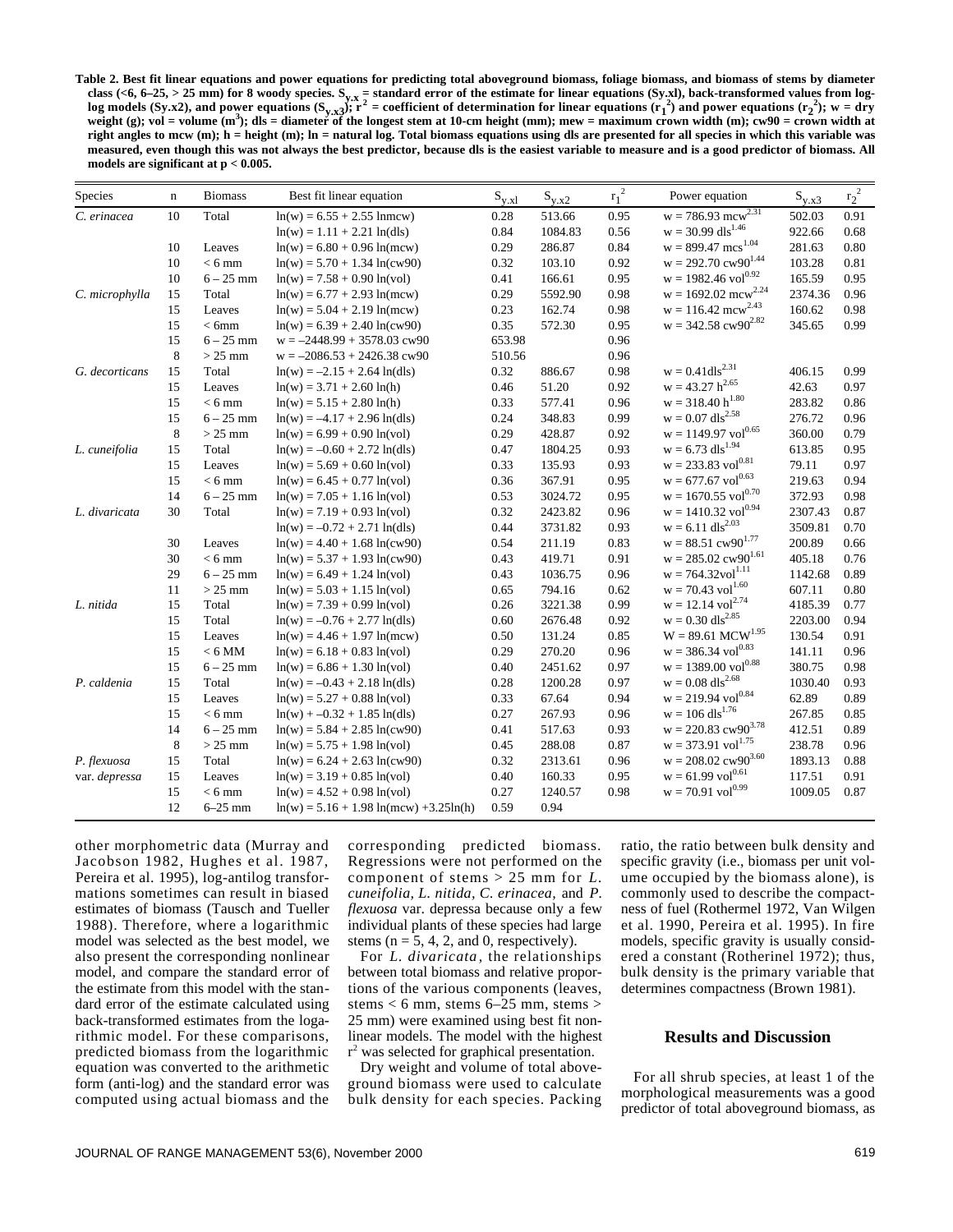

**Fig. 1. Proportional biomass of foliage and stems as a function of total biomass of** *L. divarica ta* (n = 30). Foliage (y = 120.76 e- $^{0.34x}$ , r<sup>2</sup> = 0.75); stems < 6 mm diameter (y = 148.38 e<sup>-0.23x</sup>,  $r^2 = 0.90$ ); stems 6–25 mm diameter (y = –64.15 + 58.69 ln(x),  $r^2 = 0.73$ ); stems > 25 mm diameter (y = 0.001  $x^{5.20}$ ,  $r^2 = 0.44$ ). Ln = natural log. All models are significant at p < **0.0001.**

well as the biomass of each component (Table 2). Predictive equations developed using a single independent variable had a better fit to the data when compared to equations using 2 independent variables in all but 1 case (6–25 mm stems of *P flexu osa* var. *depressa*). The easiest field measurement to make for 6 of the species was diameter of the longest stem, and equations for total aboveground biomass using this variable had a good fit to the data except for *C. erinacea* (Table 2).

In most cases, a natural log-log model gave the best fit between field measurements and total aboveground bioinass, and between field measurements and bioinass of components for linear models (Table 2), similar to results reported in other studies (Brown 1976, Ohmann et al. 1976, Murray and Jacobson 1982, Rittenhouse and Sneva 1977, Braun et al. 1979, Bryant and Kothmann 1979 Hughes et al. 1987, Pereira et al. 1995). In all species except *L. nitida*, standard errors of the estimate computed from power equations were lower than those calculated using backtransformations from log-log regression. Coefficients of determination generally were high for both log-log and power equations. In view of the potential for bias in predicting biomass from equations developed with transformed data (Sprugel 1983), power equations provide a good alternative to log-log equations for the shrub species in our study.

The plot of total aboveground bioinass

vs the proportion of biomass components for *L. divaricata* (Fig. 1) indicates that as shrubs grow, the proportions of foliage and stems <6 mm decrease, while the proportions of stems of 6–25 mm diameter and larger increase. If carbon respired by live stem tissue represents an increasingly larger amount of carbon fixed in foliage by photosynthesis, then productivity of shrubs should decrease with age. This age/productivity relationship is well known for trees in a variety of ecosystems (Ryan et al. 1997, Carey et al. 1998), but it is poorly documented for shrubs.

*C. erinacea* and *G. decorticans* had the highest bulk densities, *Larrea* spp., *P*. *caldenia*, and *C. microphylla* were intermediate, and *P. flexuosa* var. depressa had a much lower bulk density (Table 1). With the exception of *P. flexuosa* var. depressa, bulk densities of shrubs in our study area are comparable to those of shrubs in other fire-prone ecosystems (Van Wilgen et al. 1990, Pereira et al. 1995). Dead material was a small component of total aboveground biomass of the shrubs examined; the maximum mean value was 17 % dead material for *P. flexuosa* var. *depressa* (Table 1). For all species, stems < 6 mm diameter represented most of the dead material [e.g., 90.8 ± 5.4% for *P. flexuosa* var. *depressa]*.

As in North America, livestock ranching is the predominant land use in creosotebushdominated ecosystems in Argentina.

Overgrazing in semi-arid ecosystems in North America has favored shrubs over herbaceous vegetation (Schlesinger et al. 1990). The impacts of livestock grazing in Argentine Monte have not been assessed, but similar patterns may occur. Fire is an important natural component of these ecosystems, and is used extensively as a management tool to control shrubs. The predictive equations for biomass developed in this study will allow rapid and accurate estimation of shrub biomass in the Monte of Argentina. This information is essential for monitoring the effects of grazing on shrub dynamics, for examining the impacts of different fire regimes on the aboveground bioinass of shrubs, and for studies of ecosystem productivity.

## **Literature Cited**

- **Braun, R.H., R.J. Candia, R. Leiva, M.N. Páiez, C.R. Stasi, and C.F. Wuilloud. 1979.** Productividad primaria area neta del Algarrobal de Nacufian (Mendoza). Deserta 5:7–39.
- **Brown, J.K. 1976.** Estimating shrub biomass from basal stem diameters. Can. J. Forest Res. 6:153–158.
- **Brown, J.K. 1981.** Bulk densities of nonuniform surface fuels and their application to fire modeling. Forest Sci. 27:667–683.
- Bryant, F. and M. Kothmann. 1979. Variability in predicting edible browse from crown volume. J. Range Manage. 32:144–146.
- **Carey, E.V., R.M. Callaway, and E.H. DeLucia. 1998.** Increased photosynthesis offsets costs of allocation to sapwood in an arid environment. Ecol. 79:2281–2291.
- **Catchpole, W.R. and C.J. Wheeler. 1992.** Estimating plant biomass: A review of techniques. Aust. J. Ecol. 17:121–131.
- **Dirección de Estadistica y Censos. 1981.** Lluvias 1921-1980. Dirección de estadistica y censos. Santa Rosa, La Pampa, Argentina.
- **Dirección de Estadistica y Censos. 1991.** Lluvias registradas en la provincia de La Pampa. Dirección de estadistica y censos. Santa Rosa, La Pampa, Argentina.
- **Etienne, M. 1989.** Non destructive methods for evaluating shrub bioinass: a review. Acta Oecologica/Oecologia Applicata 10:115–128.
- **Fosberg, M.A. 1970.** Drying rates of heartwood below fiber saturation. Forest Sci. 16:57–63.
- **Hughes, G., L. Varner, and L. Blankeship.** 1987. Estimating shrub production from plant dimensions. J. Range Manage. 40:367–369.<br>**Instituto** 1
- **Nacional de Tecnologia Agropecuaria. 1980.** Inventario integrado de los recursos naturales de la provincia de La Pampa. Instituto Nacional de Tecnologia Agropecuaria, Buenos Aires, Argentina.